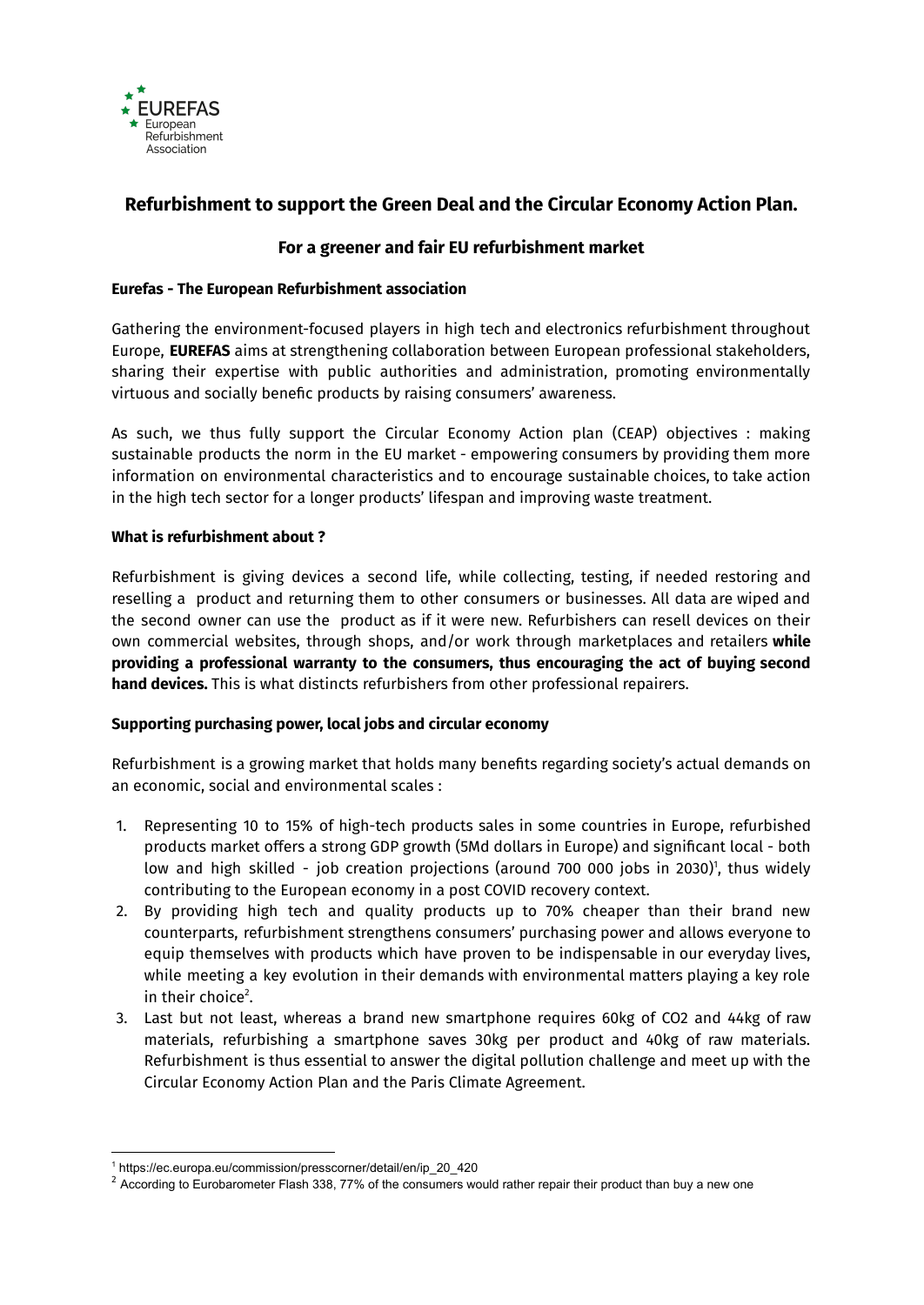

#### **How can the CEAP actually support this sector ?**

*1. Providing a common and harmonized definition of refurbishment.*

First and foremost, refurbishment needs to be expressly addressed in the legislation and identified as specific actors in the second hand sector of activities vis a vis other categories of professionals, including producers and repairers. Without a clear, specific and consistent legal framework the refurbishment sector will not be in a position to expand and thus help meet the CEAP objectives.

*2. Helping and supporting refurbishment processes by encouraging collection schemes and respecting waste treatment hierarchy*

New collection schemes have to be encouraged to boost EU supply of used high tech products, otherwise. At this stage, due to limited collection opportunities, refurbishers tend to outsource products far from the EU, which is antagonistic with the essence of the circular economy, even though millions of smartphones are today left behind in our drawers in Europe! Producer Responsibility Organizations should be encouraged to participate in the development of these new collection schemes and public authorities should launch wide public campaigns in order to educate the people to the potential of second hand products.

*3. Securing a level playing field with manufacturers / Enjoining manufacturers to play a fair game*

Also a level playing field should be guaranteed between all the actors of the value chain, especially the manufacturers who should not prevent repair but encourage reuse. Especially, access to spare parts and repair schemes should be guaranteed by manufacturers, at a fair price in order to not discourage refurbishers to collect and repair, or the consumers to buy second hand products from other stakeholders than the OEM.

*4. Giving customers a Right to repair and nudging them into making truly sustainable choices*

The refurbishment market development has leveraged on customers' demand on social and environmental scales. They should be encouraged in this habit evolution with adequate tools in order to make enlightened and confident consuming choices, such as the development of:

- an EU repairability index that expressly points out which products are easily repairable or not;
- a label attesting to the quality of refurbishment and/or repair;
- the launch of education and pedagogy campaigns to highlight the refurbishment and reuse benefits.

In addition, the EU should ensure an effective consumer's right to repair, whatever the age or the state of its device and as long as possible.